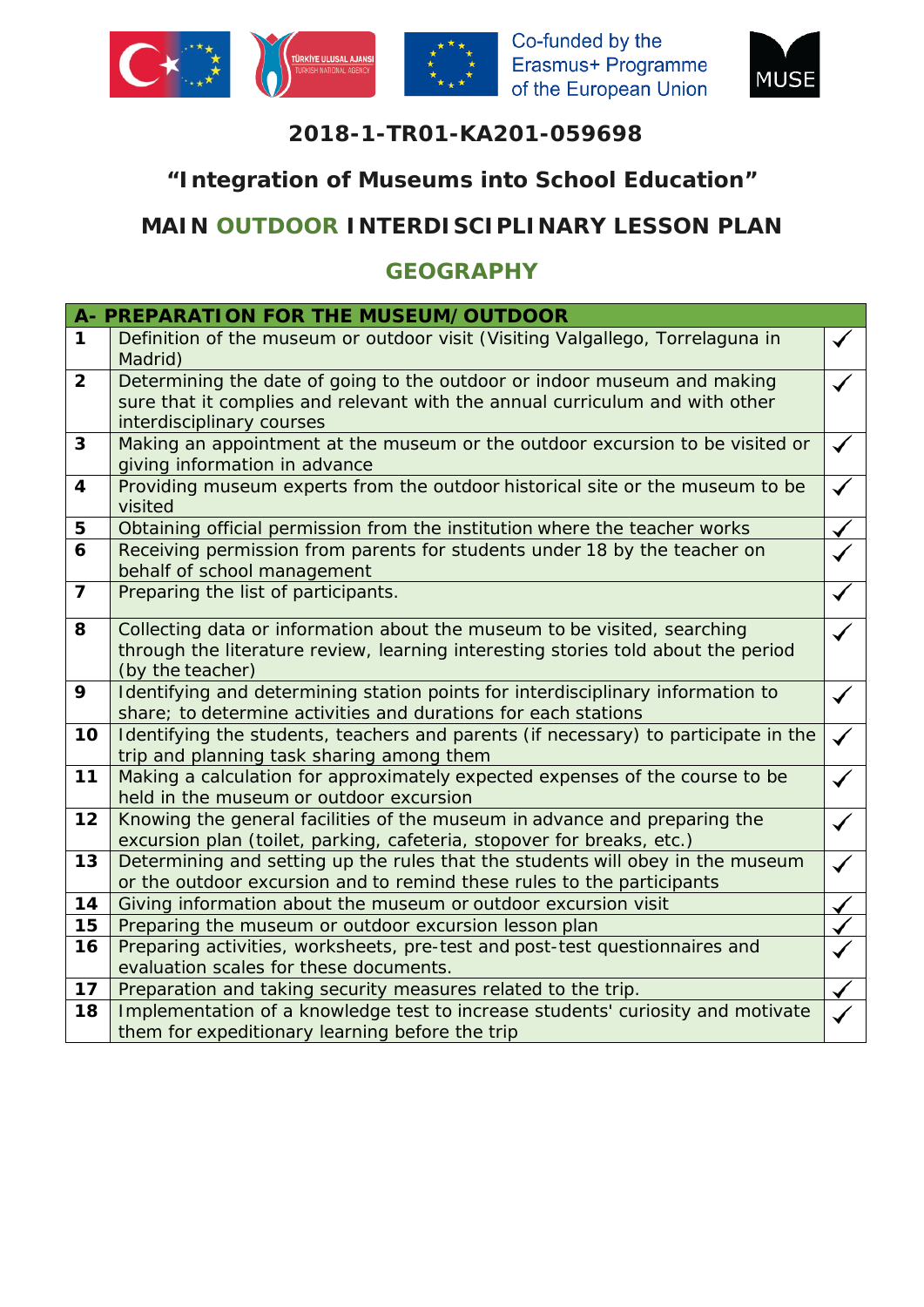#### **EXPEDITIONARY INTERDISCIPLINARY LESSON PLAN FOR MUSEUMS OR INDOOR /OUTDOOR CLASSROOMS**

| $\mathbf 1$             | NAME OF THE SCHOOL                                                          | <b>CEIP Obispo Moscoso</b>                                                                                                                                                                                                                                                      |
|-------------------------|-----------------------------------------------------------------------------|---------------------------------------------------------------------------------------------------------------------------------------------------------------------------------------------------------------------------------------------------------------------------------|
| $\overline{2}$          | <b>LESSON</b>                                                               | History "Visiting Valgallego, Torrelaguna in                                                                                                                                                                                                                                    |
|                         |                                                                             | Madrid."                                                                                                                                                                                                                                                                        |
| 3                       | <b>CLASS / CLASSES</b>                                                      | 6 <sup>th</sup> grade                                                                                                                                                                                                                                                           |
| $\overline{\mathbf{4}}$ | <b>TOTAL TIME</b>                                                           | 420'                                                                                                                                                                                                                                                                            |
|                         |                                                                             | 7 hours tour                                                                                                                                                                                                                                                                    |
| 5                       | <b>MUSEUM TO VISIT</b>                                                      | Valgallego, Torrelaguna in Madrid                                                                                                                                                                                                                                               |
| 6                       | <b>PLACE AND TIME OF</b>                                                    | School entrance - 09.30 AM                                                                                                                                                                                                                                                      |
|                         | <b>DEPARTURE</b>                                                            |                                                                                                                                                                                                                                                                                 |
| $\overline{7}$          | PLACE AND TIME OF ARRIVAL                                                   | Parking in Valgallego -15.00 AM                                                                                                                                                                                                                                                 |
| 8                       | AIMS / OBJECTIVES                                                           | AIMS:                                                                                                                                                                                                                                                                           |
|                         |                                                                             | 1. To approach students to the nature<br>2. To identify landscapes and plant life<br>3. To learn how to respect the environment<br>and also to practice different outdoor<br>sports such as climbing, archery or hiking<br>4. To learn basic behaviour rules in the<br>mountain |
| 9                       | <b>OUTDOOR EXPEDITIONARY</b><br>LESSON STAFF (PARENTS /<br><b>TEACHERS)</b> | 2 teachers (tutors)<br>2 assistants                                                                                                                                                                                                                                             |
| 10                      | <b>TRANSPORTER &amp; VEHICLE</b><br><b>INFORMATION</b>                      | <b>Private Bus</b>                                                                                                                                                                                                                                                              |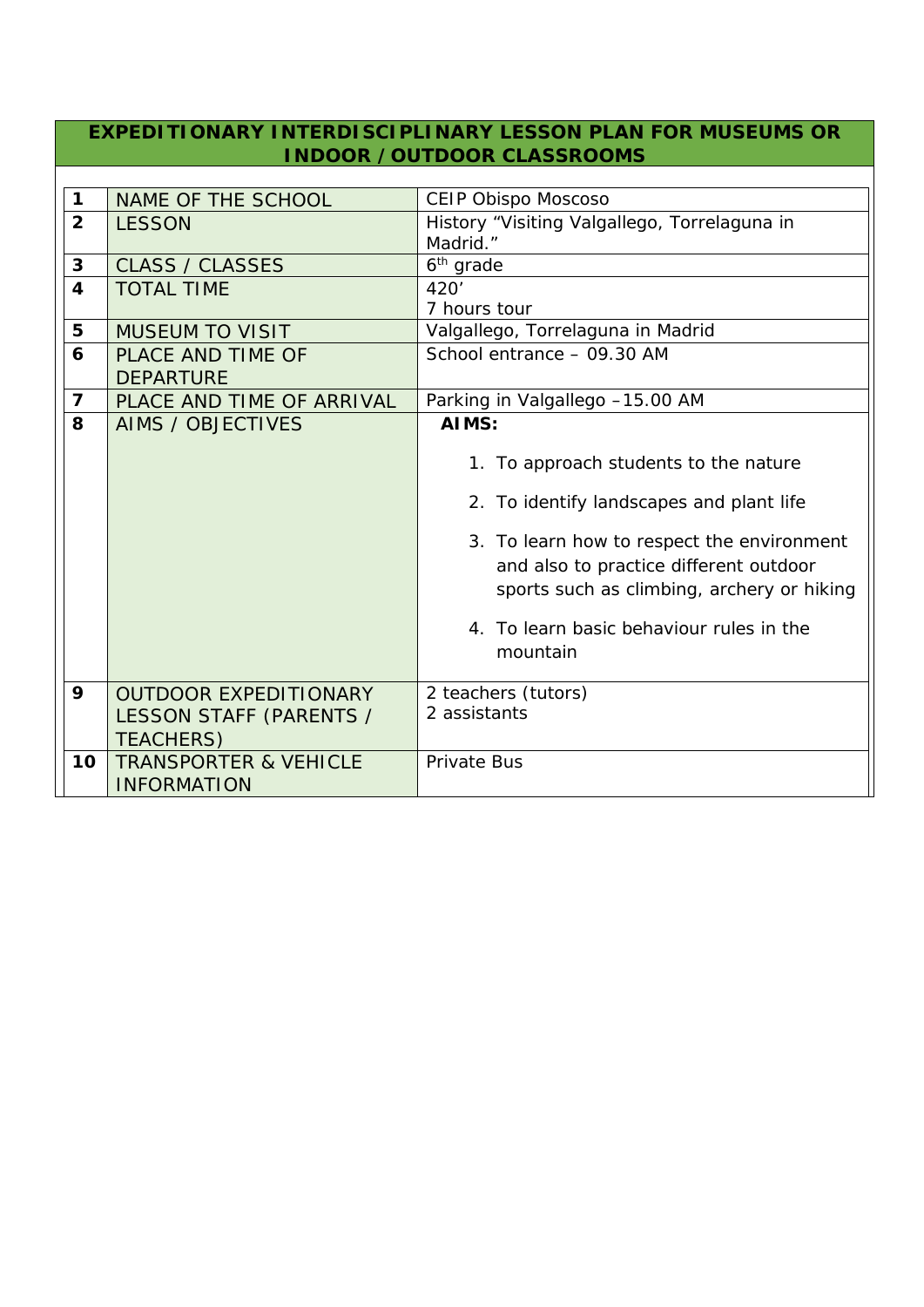| <b>B-DURING MUSEUM/OUTDOOR SITES EXPEDITIONARY VISITS</b>                        |                                                                                                                                                                                                                                                                                                              |                           |                                                                                                                                                                                                                                                                          |                                             |                                              |  |  |  |
|----------------------------------------------------------------------------------|--------------------------------------------------------------------------------------------------------------------------------------------------------------------------------------------------------------------------------------------------------------------------------------------------------------|---------------------------|--------------------------------------------------------------------------------------------------------------------------------------------------------------------------------------------------------------------------------------------------------------------------|---------------------------------------------|----------------------------------------------|--|--|--|
|                                                                                  |                                                                                                                                                                                                                                                                                                              |                           | 6 <sup>TH</sup> GRADE HISTORY LESSON DAILY COURSE PLAN                                                                                                                                                                                                                   |                                             |                                              |  |  |  |
| <b>CLASS</b>                                                                     | 6 <sup>th</sup><br>grade                                                                                                                                                                                                                                                                                     | <b>SUBJECT</b><br>/ TOPIC | *Visiting Valgallego                                                                                                                                                                                                                                                     | <b>DATE</b><br><b>COURSE</b><br><b>HOUR</b> | 17 <sup>th</sup> January,<br>2020<br>7 hours |  |  |  |
|                                                                                  |                                                                                                                                                                                                                                                                                                              | <b>OBJECTIVES:</b>        |                                                                                                                                                                                                                                                                          |                                             |                                              |  |  |  |
| <b>OBJECTIVES</b>                                                                | <b>1.</b> To have direct and indirect relation of the open-air environment with the<br>lesson content at school<br>2. To relate the visited place with other disciplines and subjects<br>3. To learn about respecting environment<br>4. To learn about the different types of landscapes in Madrid at school |                           |                                                                                                                                                                                                                                                                          |                                             |                                              |  |  |  |
|                                                                                  | <b>TEACHERS:</b>                                                                                                                                                                                                                                                                                             |                           |                                                                                                                                                                                                                                                                          |                                             |                                              |  |  |  |
| <b>ACHIEVEMENTS</b>                                                              | 1. To learn how to lead the group and increase students' motivation to<br>make connection with outdoor sports and nature<br>2. To be able to plan interdisciplinary lessons and implement them                                                                                                               |                           |                                                                                                                                                                                                                                                                          |                                             |                                              |  |  |  |
|                                                                                  | efficiently                                                                                                                                                                                                                                                                                                  |                           |                                                                                                                                                                                                                                                                          |                                             |                                              |  |  |  |
|                                                                                  | <b>STUDENTS:</b><br>1. Engaged in meaningful learning using their own experiences                                                                                                                                                                                                                            |                           |                                                                                                                                                                                                                                                                          |                                             |                                              |  |  |  |
|                                                                                  |                                                                                                                                                                                                                                                                                                              |                           |                                                                                                                                                                                                                                                                          |                                             |                                              |  |  |  |
|                                                                                  | 2. Have an opportunity to identify the landscapes as well as to practice<br>outdoor sports                                                                                                                                                                                                                   |                           |                                                                                                                                                                                                                                                                          |                                             |                                              |  |  |  |
| <b>CONCEPTS AND</b><br><b>TARGETS</b><br><b>METHODS AND</b><br><b>TECHNIQUES</b> |                                                                                                                                                                                                                                                                                                              |                           | * THEMATIC: Environmental respect, different types of landscapes<br>* SPECIFIC: Valleys, mountains, tributary and also flowers and<br>vegetation (plant life in Madrid)<br>* RELATIONSHIP BETWEEN DISCIPLINES: Associating with<br>Geography - Arts - Physical Education |                                             |                                              |  |  |  |
|                                                                                  |                                                                                                                                                                                                                                                                                                              |                           | 1. Active methodology to learn through the observation of the<br>artworks and working in groups to achieve a common goal<br>2. Workshop                                                                                                                                  |                                             |                                              |  |  |  |
| <b>TOOL-MATERIAL</b><br>(Products to be<br>used in the course)                   |                                                                                                                                                                                                                                                                                                              |                           | 1. Tablets<br>2. Notes<br>3. Photos                                                                                                                                                                                                                                      |                                             |                                              |  |  |  |
| <b>ACTIVITIES TO BE</b><br><b>IMPLEMENTED</b>                                    |                                                                                                                                                                                                                                                                                                              |                           | "Follow the instructions of the teachers, listen carefully to<br>the guide, workshop & activities at the end of the visit at<br>school"                                                                                                                                  |                                             |                                              |  |  |  |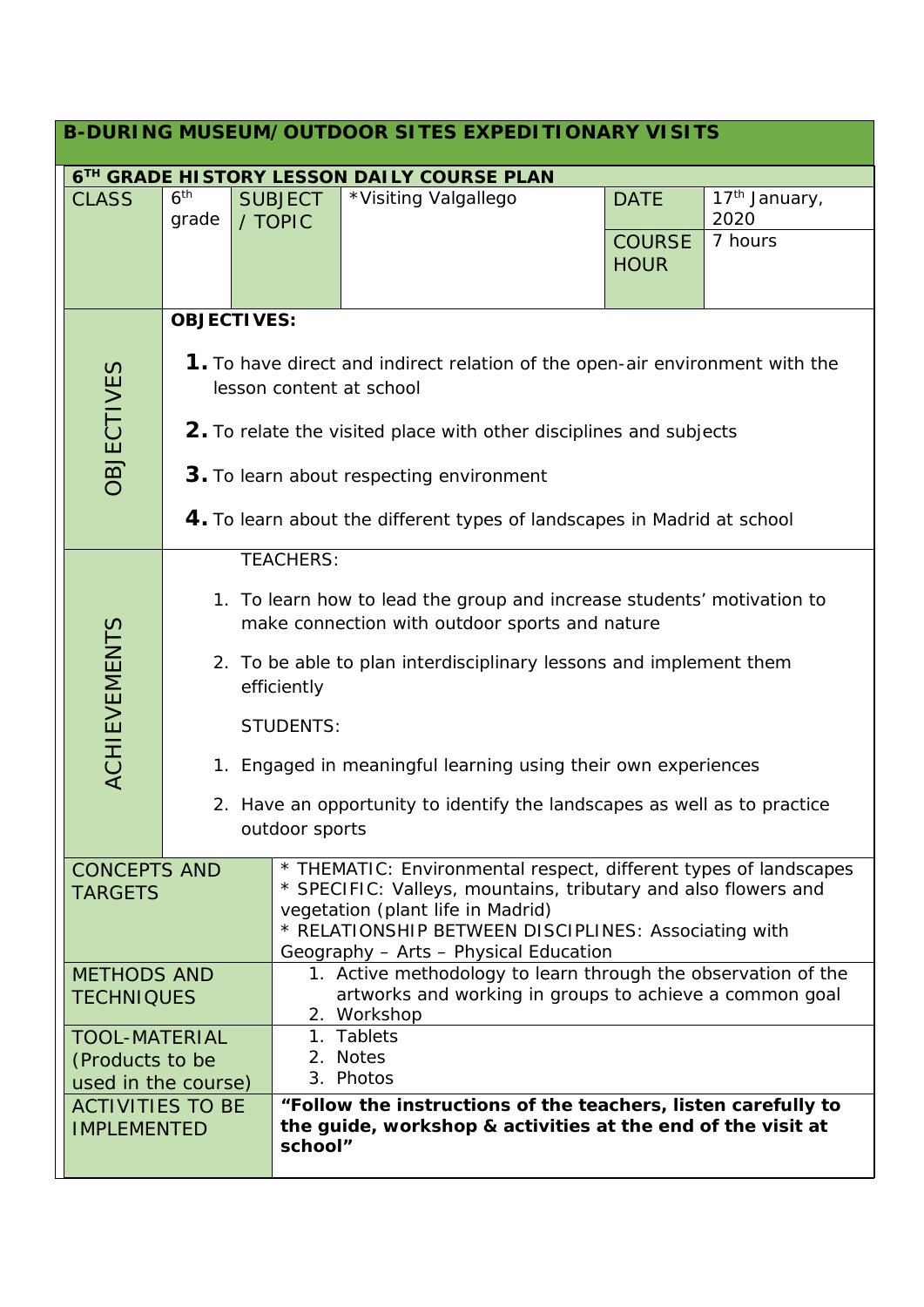|                                                       | PROCESSING AND IMPLEMENTATION OF THE LESSON                                                                                                                                                                                                                                                                                                |                    |                                            |                                                                                                                                                                                                  |  |
|-------------------------------------------------------|--------------------------------------------------------------------------------------------------------------------------------------------------------------------------------------------------------------------------------------------------------------------------------------------------------------------------------------------|--------------------|--------------------------------------------|--------------------------------------------------------------------------------------------------------------------------------------------------------------------------------------------------|--|
| PROCESS                                               |                                                                                                                                                                                                                                                                                                                                            | <b>OBSERVATION</b> |                                            | Before the lesson, students are informed<br>about the importance of taking notes and<br>pictures of each landscapes and plant life.<br>in this way, they could work better in<br>groups.         |  |
|                                                       |                                                                                                                                                                                                                                                                                                                                            | <b>INFORMING</b>   |                                            | Students are required to collect<br>$\sim$<br>information of what the guide says<br>to use this information in their<br>PowerPoint presentations and take<br>pictures in order to make collages. |  |
|                                                       |                                                                                                                                                                                                                                                                                                                                            |                    | <b>DATA COLLECTION</b>                     | Students take photos and keep notes that<br>they will use to carry out post-educational<br>tour activities.                                                                                      |  |
|                                                       |                                                                                                                                                                                                                                                                                                                                            | <b>SAMPLE</b>      | <b>COLLECTION (IF</b><br><b>AVAILABLE)</b> |                                                                                                                                                                                                  |  |
|                                                       |                                                                                                                                                                                                                                                                                                                                            |                    | <b>PROCEDURE</b>                           |                                                                                                                                                                                                  |  |
| $\mathbf{1}$                                          | The lesson is implemented via using active methodology of learning by discovery<br>through the observation of the artworks.<br>Before the lesson implementation, students are informed about the importance of<br>taking notes and pictures of each work of art. In this way, they could work better<br>when creating their posters later. |                    |                                            |                                                                                                                                                                                                  |  |
| $\overline{2}$                                        | Teacher asks students to collect information about what the guide says to use this<br>information in their posters.                                                                                                                                                                                                                        |                    |                                            |                                                                                                                                                                                                  |  |
| $\overline{3}$                                        | At school each group creates a presentation about their feelings and information, skills<br>and experience gained through museum visit.                                                                                                                                                                                                    |                    |                                            |                                                                                                                                                                                                  |  |
| $\overline{\mathbf{4}}$                               | In order to review what has been gained so far, teacher makes a Kahoot activity and<br>apply a vocabulary test to the students in the classroom                                                                                                                                                                                            |                    |                                            |                                                                                                                                                                                                  |  |
|                                                       |                                                                                                                                                                                                                                                                                                                                            | 1                  | Kahoot                                     |                                                                                                                                                                                                  |  |
| <b>EVALUATION</b>                                     |                                                                                                                                                                                                                                                                                                                                            | $\overline{2}$     | Vocabulary Knowledge Test                  |                                                                                                                                                                                                  |  |
|                                                       |                                                                                                                                                                                                                                                                                                                                            |                    | Making a PowerPoint presentation           |                                                                                                                                                                                                  |  |
| Patricia GUTIERREZ ORTEGA<br><b>GEOGRAPHY TEACHER</b> |                                                                                                                                                                                                                                                                                                                                            |                    |                                            |                                                                                                                                                                                                  |  |